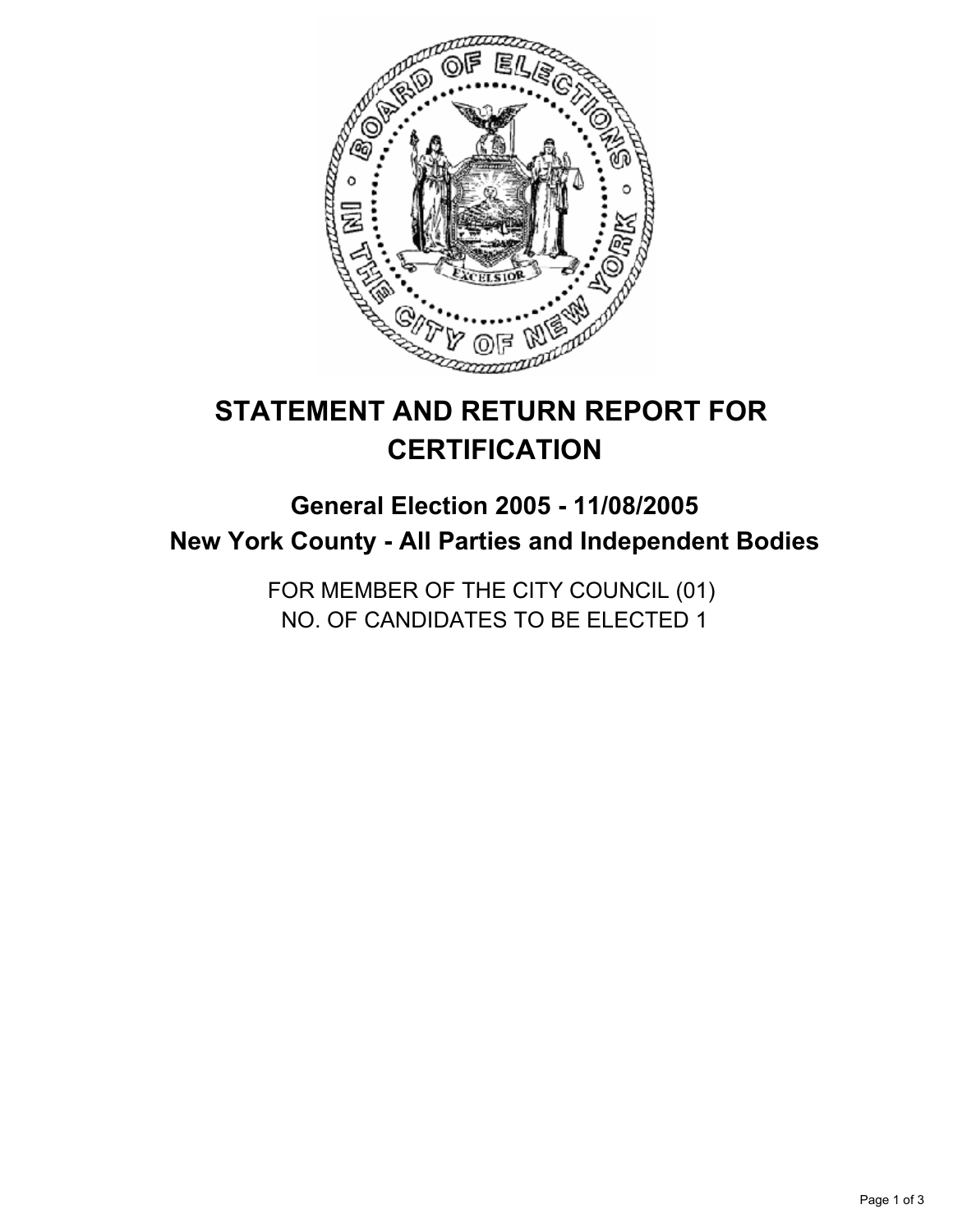

### **ASSEMBLY DISTRICT 64**

| <b>PUBLIC COUNTER</b>            | 17,833 |
|----------------------------------|--------|
| <b>EMERGENCY</b>                 | 56     |
| ABSENTEE/MILITARY                | 276    |
| AFFIDAVIT                        | 299    |
| <b>TOTAL BALLOTS</b>             | 18,464 |
| ALAN J GERSON (DEMOCRATIC)       | 9,549  |
| ALAN J GERSON (WORKING FAMILIES) | 784    |
| <b>TOTAL VOTES</b>               | 10,333 |
| <b>UNRECORDED</b>                | 8.131  |

### **ASSEMBLY DISTRICT 66**

| <b>PUBLIC COUNTER</b>            | 7,590 |
|----------------------------------|-------|
| <b>EMERGENCY</b>                 | 0     |
| ABSENTEE/MILITARY                | 245   |
| AFFIDAVIT                        | 136   |
| <b>TOTAL BALLOTS</b>             | 7,971 |
| ALAN J GERSON (DEMOCRATIC)       | 5,439 |
| ALAN J GERSON (WORKING FAMILIES) | 505   |
| <b>TOTAL VOTES</b>               | 5,944 |
| <b>UNRECORDED</b>                | 2,027 |

#### **ASSEMBLY DISTRICT 74**

| <b>PUBLIC COUNTER</b>            | 507 |
|----------------------------------|-----|
| <b>EMERGENCY</b>                 | O   |
| ABSENTEE/MILITARY                | 4   |
| AFFIDAVIT                        | 13  |
| <b>TOTAL BALLOTS</b>             | 524 |
| ALAN J GERSON (DEMOCRATIC)       | 302 |
| ALAN J GERSON (WORKING FAMILIES) | 29  |
| <b>TOTAL VOTES</b>               | 331 |
| UNRECORDED                       | 193 |